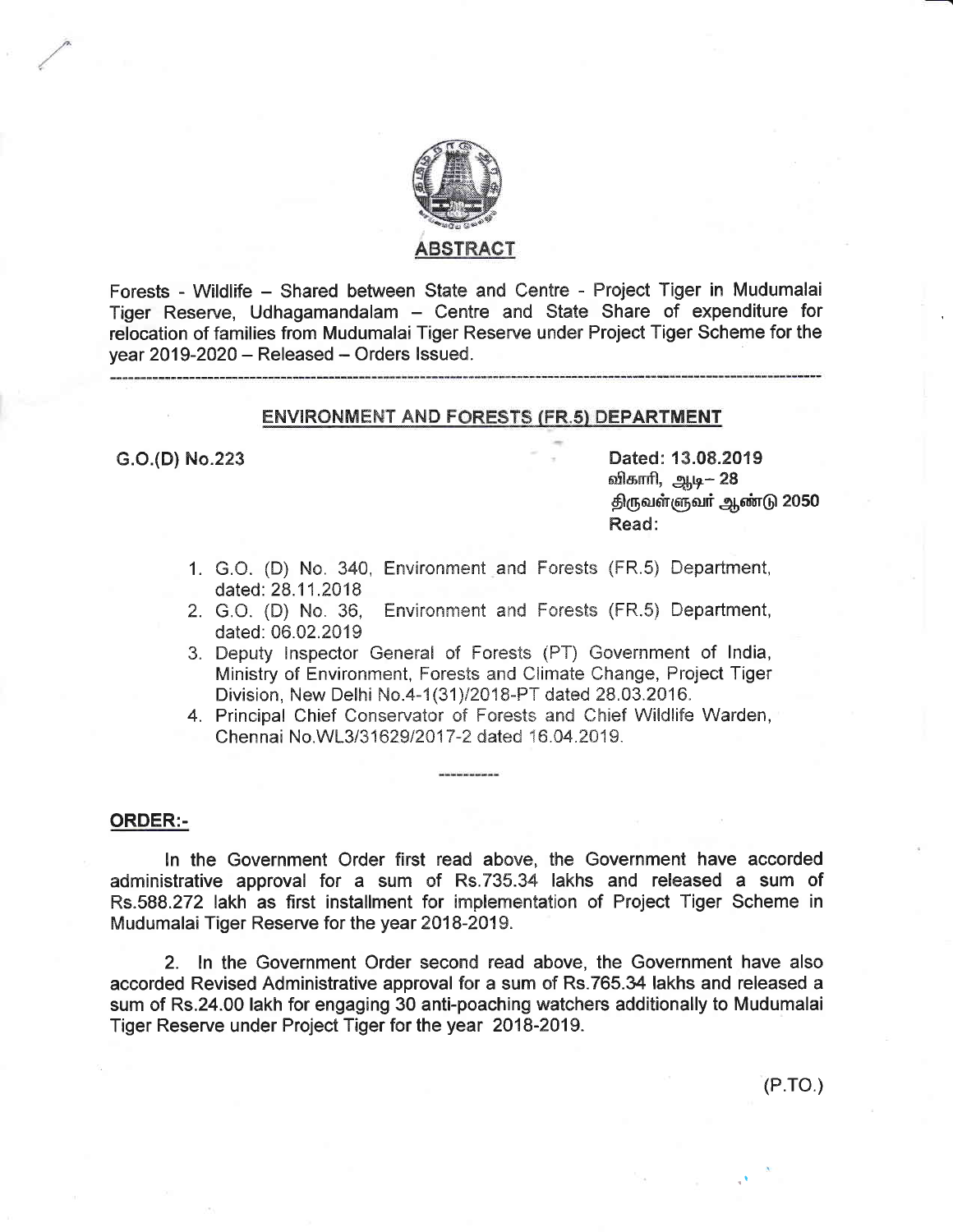3. The Government of India, Ministry of Environment, Forests and Climate Change in their letter third read above, have conveyed their administrative approval to the continuance of the scheme 'Project Tiger' in Mudumalai Tiger Reserve, Tamil Nadu from the cost of Rs.765.34 lakhs to Rs.2445.34 lakhs for the year 2018-2019. The enhancement of the amount of Rs.1680.00 lakh has been sanctioned for relocation of 168 families of two villages, viz. Muduguli and Gundithaal from Mudumalai Tiger Reserve, in full compliance with the relevant provisions of para 16.9 of operational guidelines of the Centrally Sponsored Scheme of Project Tiger on deciding inviolate space for wildlife and relocation of villagers from core or critical tiger habitats in tiger reserves and settlement of their rights. The above cost of the scheme has been treated as 60% Central Assistance by the Government of India and 40% assistance by the State Government of Tamil Nadu.

4. The Principal Chief Conservator of Forests and Chief Wildlife Warden, in the letter fourth read above, has requested the Government to release the enhanced amount of Rs.1680.00 lakhs for relocation of 168 families of two villages, viz. Muduguli and Gundithaal from Mudumalai Tiger Reserve to implement the scheme for the year 2018-2019, during the year 2019-2020.

5. The Government, after careful consideration, accord revised administrative approval from the cost of Rs.765.34 lakhs to Rs.2445.34 lakhs to the continuance of the scheme 'Project Tiger' in Mudumalai Tiger Reserve, Tamil Nadu. Further, the Government release the enhanced amount of Rs.1680.00 lakhs (Rupees Sixteen Crore and Eighty lakh only) for relocation of 168 families of two villages, viz. Muduguli and Gundithaal from Mudumalai Tiger Reserve Tamil Nadu for the year 2018-2019 to be utilized during the year 2019-20 as detailed below:-

# Details of village and number of families along with breakup of State and Centre's share Mudumalai Tiger Reserve, Tamil Nadu (2018-19)

|                |            |            |                    |           |            |              | (Rs in lakhs) |       |
|----------------|------------|------------|--------------------|-----------|------------|--------------|---------------|-------|
| S.             | of<br>Name | Village    | Number of families |           |            | <b>State</b> | Central       | Total |
| <b>No</b>      | Protected  | Name       | Under              | Under     | Under      | Share        | Share         |       |
|                | Areas      |            | Option-I           | Option-II | Option-III | (40%         | $(60\%)$      |       |
| $\mathbf{1}$ . | Mudumalai  | Muduguli   | 97                 | 57        | 154        | 616          | 924           | 1540  |
|                | Tiger      |            |                    |           |            |              |               |       |
|                | Reserve    |            |                    |           |            |              |               |       |
| 2.             | Mudumalai  | Gundithaal | 10                 | 04        | 14         | 56           | 84            | 140   |
|                | Tiger      |            |                    |           |            |              |               |       |
|                | Reserve    |            |                    |           |            |              |               |       |
|                | Total      |            | 107                | 61        | 168        | 672          | 1008          | 1680  |

 $(P.TO.)$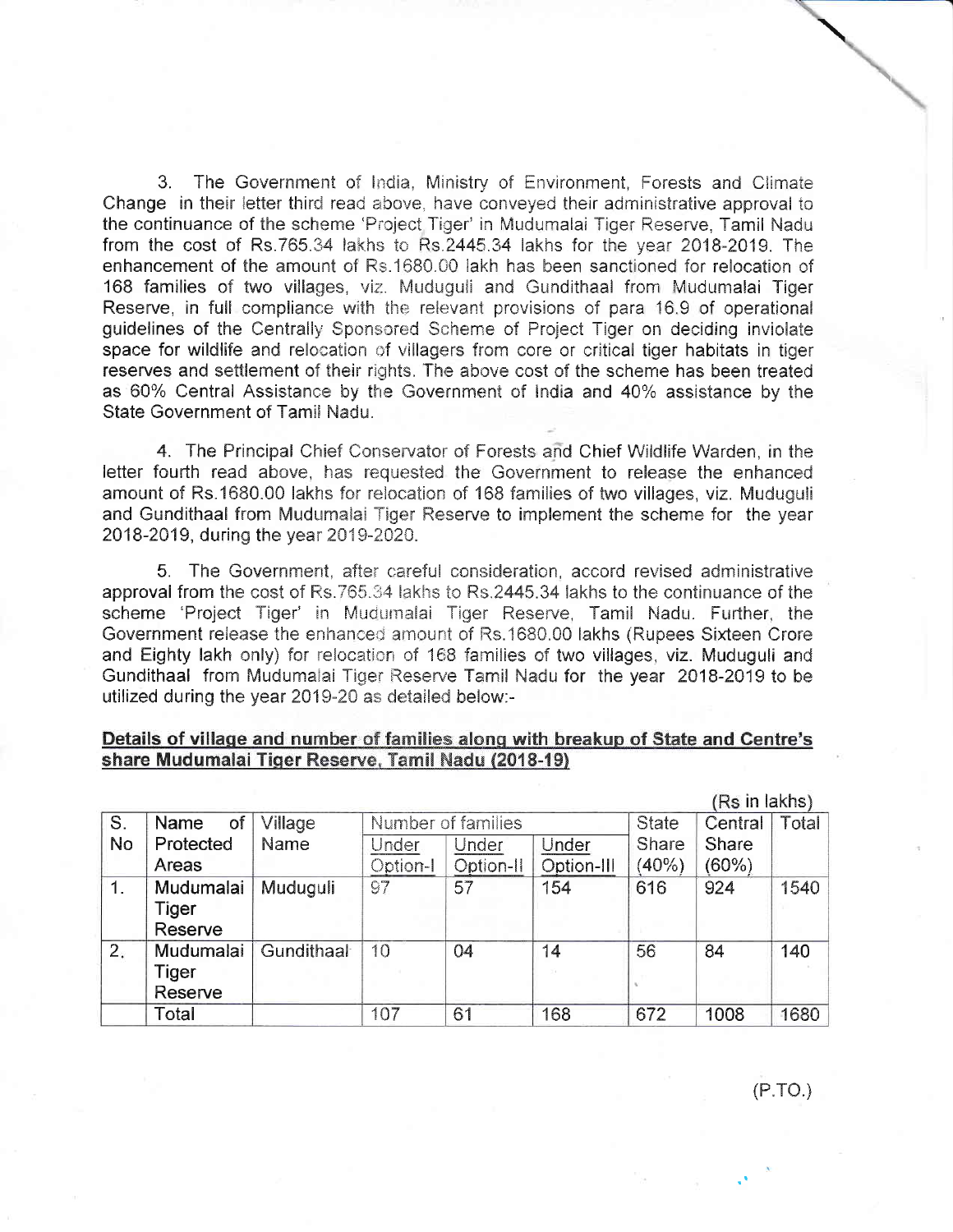6. The expenditure sanctioned in para 5 above shall be debited to the following head of account:-

> "4406 - Capital outlay on Forestry and Wildlife - 02 Environmental Forestry and Wildlife - 110 Wildlife. Schemes shared between State and Centre - UK Tiger Reserve Scheme -416 Major works - 01 Major works

(IFHRMS DPC: 4406-02-110-UK-41601) (DP Code No.4406 02 110 SA 1604)"

Necessary funds will be provided in Revised Estimate / Final Modified  $7.$ Appropriation 2019-2020. Pending provision of funds in Revised Estimate / Final Modified Appropriation 2019-2020, the Principal Chief Conservator of Forests is authorized to draw and utilize the amount sanctioned in para 5 above. However, this expenditure shall be brought to the notice of the Legislature by Specific Inclusion in the Supplementary Estimate 2019-2020. The Principal Chief Conservator of Forests is directed to include this item of expenditure while sending the proposal for Revised Estimate / Final Modified Appropriation 2019-2020 and also send draft explanatory note for inclusion of the expenditure in the Supplementary Estimate to Government in Finance (AHD&F / BG-I) Department without fail.

8. The Principal Chief Conservator of Forests and Chief Wildlife Warden shall ensure that :-

- The approved items of expenditure conform to the guidelines of  $a)$ Government of India for the implementation of the Project Tiger Scheme:
- The Utilization Certificate / Progress Reports etc., are to be sent to the  $b)$ Government of India, Ministry of Environment, Forests and Climate Change / State Government in time:
- The expenditure in this regard does not exceed the sanctioned  $\circ$ ) amount:
- There is no duplication of nature of items of work being proposed in the d) same area under Project Tiger Scheme and other Centrally Sponsored Schemes such as Project Elephant, Eco-development and Integrated Development of Wildlife Habitats (IDWH) schemes etc.;
- Guidelines for implementation of National Tiger Conservation Authority  $e)$ shall be fully adhered to:
- The conditions specified in the Government of India letter third read  $\mathsf{f}$ above should be followed strictly.